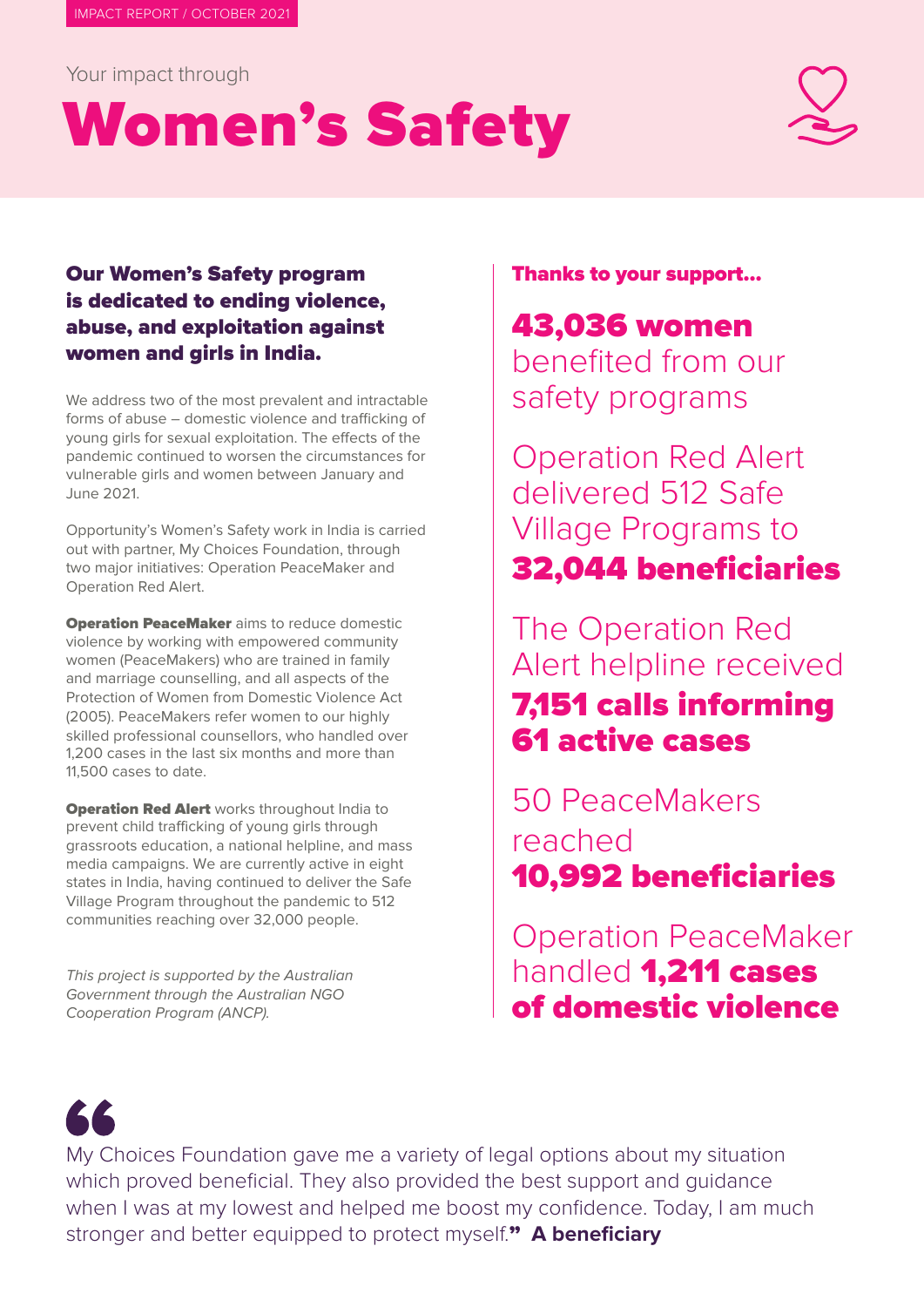Voice of the program

## 'My journey towards self-confidence'

When Arya was abandoned at a young age, she was brought up by well-wishers and other caretakers. Over time her fear of abandonment grew until she didn't know where to turn. Police officers who identified her as vulnerable to trafficking referred her to Operation PeaceMaker's Safe Home.

When she arrived at the house. Arya was withdrawn, she didn't talk or engage in any of the activities. She was afraid, extremely weak and had panic attacks. After psychological and medical assessment, Arya was given medication and counselling. Our counsellor helped Arya by encouraging her to express her feelings through art and music. It took some time before Arya opened up, but eventually, with support, she made a breakthrough and started talking about her fears and trauma.

During one of her counselling sessions, Arya mentioned that she felt safe for the first time. She had been moving from one home to another to have necessities met but now at the safe home, she did not have to worry about her safety.

With the help of our counsellor, Arya was able to locate an extended family member who was willing to take care of her. She lived with them for some time and eventually was able to marry a man of her choice with the help of her extended family.

Today, Arya is safe, strong, confident and empowered with coping mechanisms taught by our counsellors which continue to help her.

She shared that she had felt like a fish out of water with no love, support, family or genuine people to love and be loved by. Now she feels that she would like to get back into the stream of life, knowing her basic rights and having the strength to deal with challenges of mainstream society.

\*Name changed

*Below: Women participating in community awareness programs on women's rights and safety in India.* 

*These women have kindly given their permission to be photographed and featured in Opportunity International Australia's materials.*

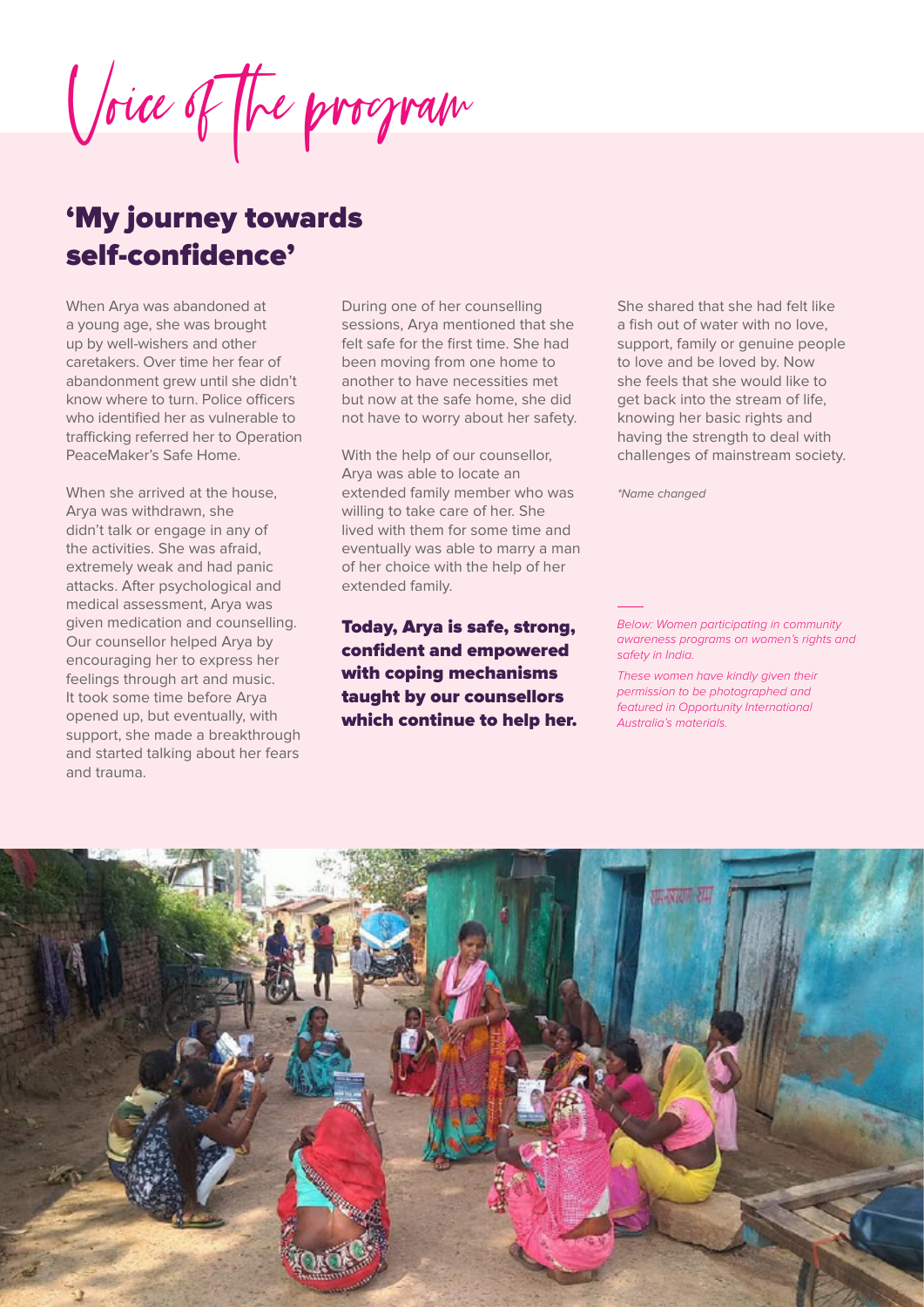With India grappling with the second wave of the pandemic in the first half of 2021, Operation PeaceMaker and Operation Red Alert realigned to the needs of the women we serve. Our safety programs worked to provide education, connection to various healthcare resources and psychological counselling to families affected by COVID-19.

COVID-19 has challenged us to reach out in new ways to those in need of help and support. The Operation PeaceMaker program offered telephone, online and in-person counselling. Our experienced domestic violence counsellors proactively analysed their client bases using our custombuilt PeaceTracker software to identify and connect with every woman who might be at risk.

Simultaneously, our army of PeaceMakers – local women trained to be first responders to domestic violence – reached out to women in their communities to minimise the negative impacts of lockdown. We also ramped up our counselling services by launching an additional national helpline number for women and girls to seek help or counselling and report domestic violence, expanding our work into four additional states - Jharkhand, Maharashtra, Rajasthan and West Bengal.

As the pandemic spread, restricting field activities, we moved operations online. We conducted webinars to create awareness about gender-based violence, mental health, toxic masculinity and more.

Specific WhatsApp groups were created to continuously engage with our beneficiaries and provide access to information about gender-based violence and necessary services.

With school closures, increased screen time and mounting financial struggles, children were at higher risk of trafficking. Traffickers moved swiftly to take advantage of this increased vulnerability. Opportunity is working to leverage data and technology to better target our interventions and programs. We use social media and technology platforms such as Twitter, Instagram, LinkedIn, WhatsApp and YouTube with digital learning modules.

The Operation Red Alert program continues its important work through the Safe Village Program in rural Indian communities, aiming to reach 750 villages by the end of the year. The program will provide upskilling training to 500 volunteers – nodal teachers and Gram Mitras (community safety promoters) – as well as training 100 law enforcement officials in Telangana.

The focus for the next **six months** is a pilot project with local police on counselling domestic violence calls coming through the police emergency helpline, as well as training and sensitising the police to the signs of trafficking and domestic violence.

#### Sustainable Development Goals

Our Women's Safety programs contribute to multiple SDGs 5: Gender equality, 8: Decent work and economic growth, 16: Peace, justice and strong institutions, and 17: Partnerships for the goals; our work is primarily aligned with SDG 5: Gender equality.

The core message delivered through the PeaceMakers and the Safe Village Program is the elimination of violence against women and girls in all forms. Our programs aim to shift historical and culturally driven perceptions about women and girls by challenging social norms through education and training on gender equality, household decision-making, dangers of child marriage and domestic violence. This means being alert to signs of trafficking, empowering girls to become agents of change and through Respect2Protect, a program highlighting the role of men and boys in protecting women and girls.

Additionally, we are working to convene stakeholders from civil society groups, government agencies and NGOs whose work addresses SDG 5 to develop a cohesive response to support legal frameworks to address sex trafficking; child marriage and domestic violence.



Services provided by My Choices Foundation were beneficial. It was because of My Choices Foundation and you (counsellor) that I have become stronger and self-confident." **A beneficiary**